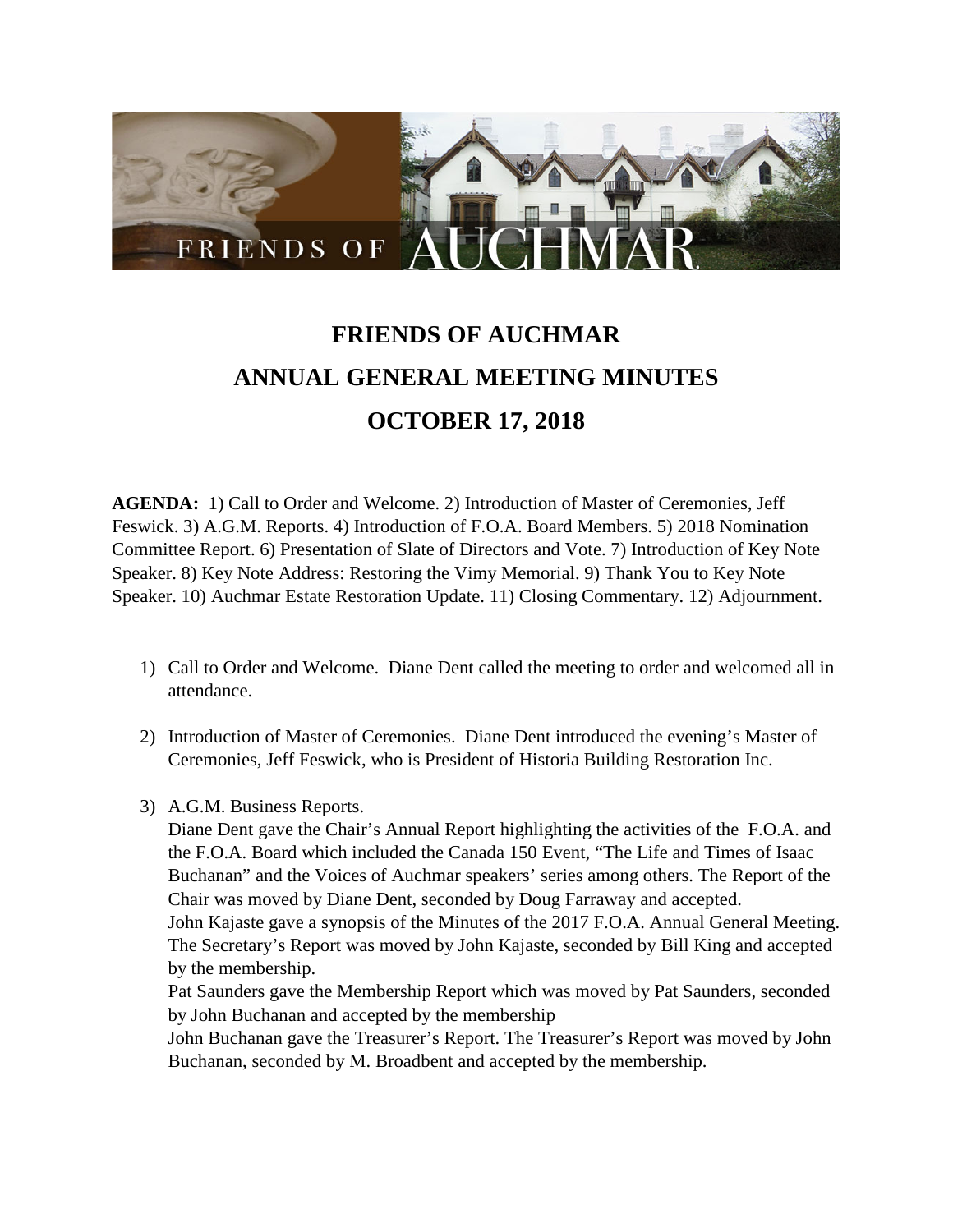Bob Gill provided the membership with a Report of the F.O.A. Website. The Website Report was moved by Bob Gill, seconded by Norris Podetz and accepted by the membership.

The Report of the Chair, Secretary, and Membership will be made available on the F.O.A. website. (NOTE: The Treasurer's Report will be emailed to members upon request)

Circulating copies the Secretary, Treasurer, and Membership Reports were available at the meeting.

4) Introduction of the F.O.A. Board

Diane Dent introduced and asked that current Board stand, so that the membership and guests could identify them. She noted that two Board members, Richard Allan and Terrance Geissler sent regrets.

5) 2018 Nomination Committee Report.

Bill King, Chair of the Nomination Committee gave this report. There was a call for nominations for the Board of the F.O.A. No external nominations were received for any positions on the executive. The Board members of 2016-2018 have indicated that they will stand for re-election. Bill King moved that the report be accepted. (Norris Podetz/ M. Broadfoot.).

6) Presentation of the Slate of Directors of the F.O.A. 2018-2020.

Bill King presented Slate of Directors for the Executive of the Friends of Auchmar for 2018-2020. He asked if there were nominations from the floor. No nominations were received from the floor. He asked that proposed Board be moved and seconded. Norris Podetz moved the motion and M. Broadfoot seconded. The motion was accepted unanimously.

The Board of the Friends of Auchmar 2016-2018 was acclaimed by the membership for a two year term (October 2018- October 2020 inclusive).

- 7) Introduction of Key Note Speaker. Laurie Brady introduced Julian Smith, Dean, Willowbank School of Restoration Arts to a warm reception from the audience.
- 8) Key Note Address: Restoring the Vimy Memorial.

Julian Smith gave an engaging and informative talk about the importance of the Restoration of the Vimy Memorial. Among the highlights is the focus on the importance of the Vimy Memorial in the social and cultural contexts and how these affected the restoration. The emphasis of not relying exclusively upon the technical details and "bricks and mortar" of the restoration was demonstrated in the care displayed with restoring the names of the soldiers. Also, of importance, was the composition of the Advisory Panel for the restoration. A brief question and answer session followed the presentation.